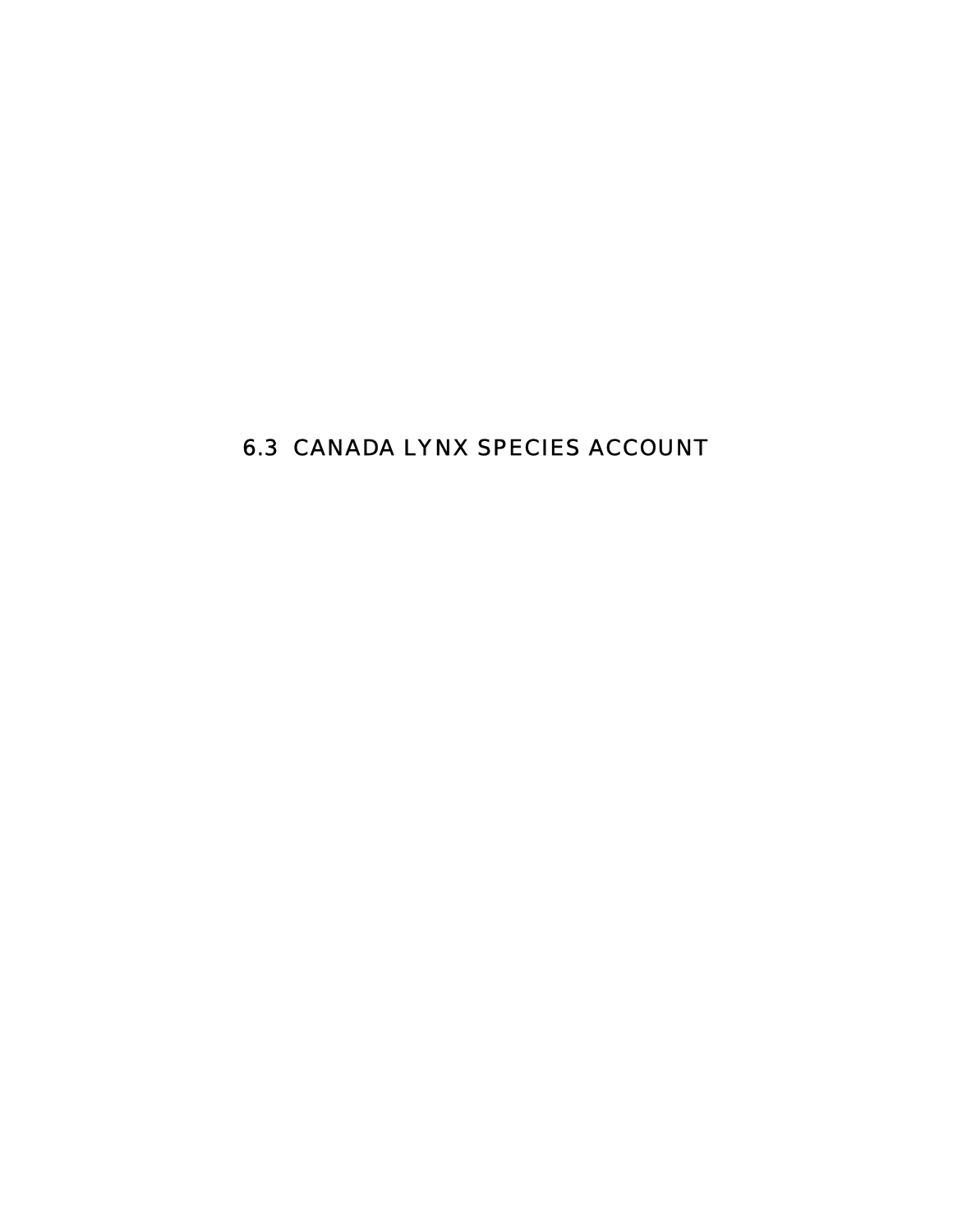**SPECIES NAME: Lynx** (*Lynx canadensis*)

#### **SPECIES CODE: M-LYCA**

#### **INTRODUCTION:**

This document provides the background information for rating lynx habitat values for pre-defined ecosystem units in TFL 15, south-central British Columbia. Information on habitat requirements, life requisites, and habitat / landscape use patterns of lynx has been accumulated from a variety of sources, including literature reviews, species experts, and previous inventory and mapping efforts.

In an effort to further strengthen this lynx habitat model, key species experts were solicited to provide reviews of the species account and general habitat requirements. The following individual(s) is/are acknowledged for provided critiques and reviews of the following species account:

• Clayton Apps, Wildlife Biologist Aspen Wildlife Research Calgary, AB

#### **STATUS:**

| <b>Status in Canada (COSEWIC 1998):</b>       | <b>Not at Risk</b> |  |
|-----------------------------------------------|--------------------|--|
| <b>Status in British Columbia (CDC 1999):</b> |                    |  |
| <b>Provincial Management List:</b>            | Yellow             |  |
| <b>Global Rank:</b>                           | <b>S5/S4</b>       |  |
| <b>Provincial Rank:</b>                       | <b>S5/S4</b>       |  |
| <b>Identified Wildlife (Y/N):</b>             | N                  |  |

#### **DISTRIBUTION:**

#### *Continental Range:*

In North America, lynx occupy forested regions of Canada and northern portions of the United States and are strongly associated with boreal or similar types of ecosystems (Apps pers. comm.). Their range extends from east to west coasts and to the most northern tip of Alaska (McCord and Cardoza 1982). The species remains fairly widespread throughout its northern range but has receded from much of its former range in the southern periphery.

#### *Provincial Range:*

Lynx are distributed throughout British Columbia east of the Coastal Mountain range (Stevens and Lofts 1988). This native yearlong resident inhabits many of the biogeoclimatic zones within the province. Based on Apps (pers. comm.) and Stevens (1995), lynx typically do not occur in the Alpine Tundra (AT), MH (Mountain Hemlock), IDF (Interior Douglas-Fir), PP (Ponderosa Pine), and BG (Bunchgrass) biogeoclimatic zones.

The population levels of lynx in British Columbia are extremely variable. Populations of lynx tend to be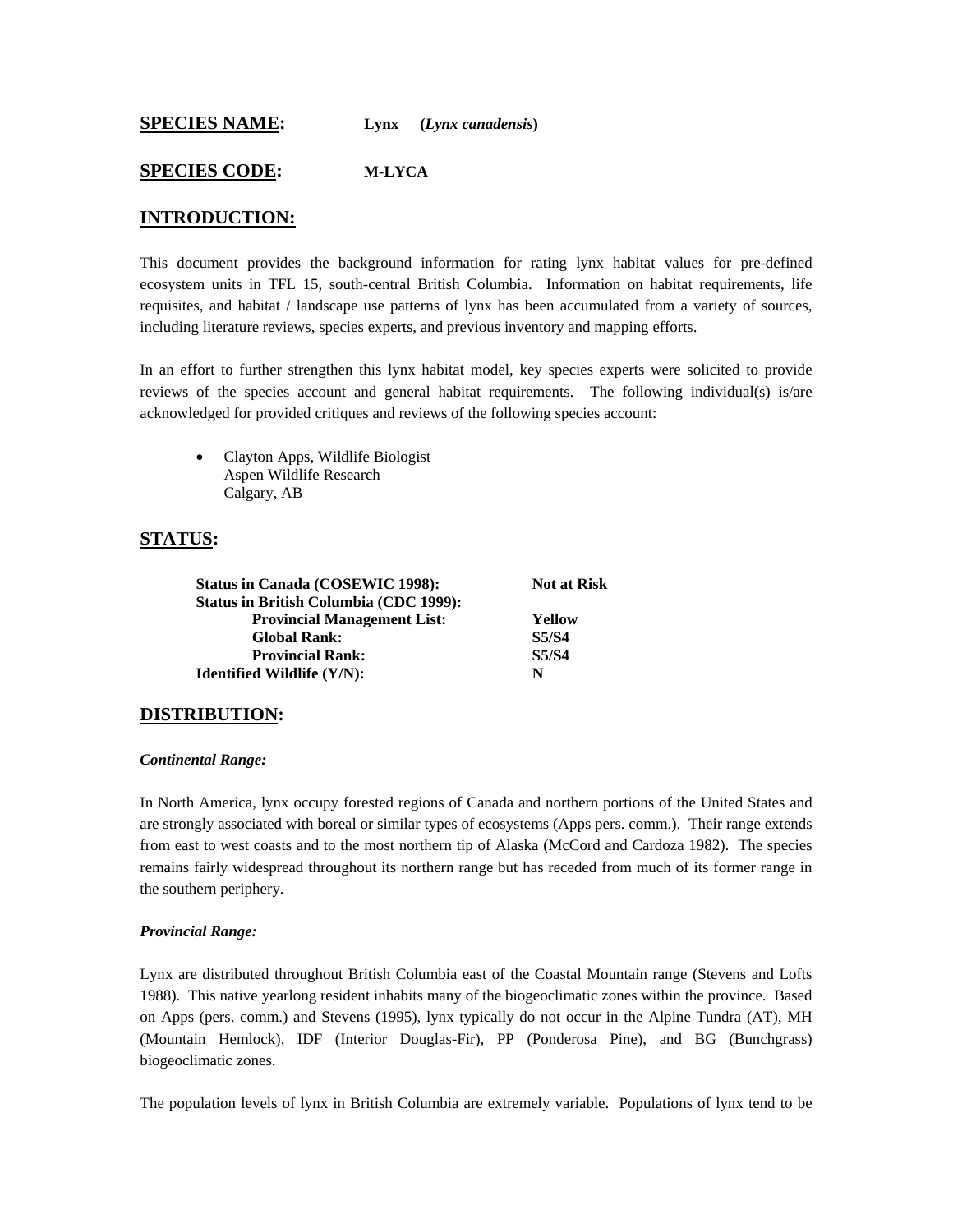cyclical and are dependent upon several factors, such as locality, influx of lynx, and density of prey. Therefore, the estimate of lynx between years may fluctuate, however at low populations, lynx occur at densities of approximately 2-4 animals per 100  $km^2$  (MOE n.d.). During high population levels, these densities may increase 3-4 fold, reflecting the ability of lynx populations to reproduce quickly. Apps *et al*. (1999) has postulated that southern lynx populations in BC do not fluctuate as dramatically as northern populations.

Based on estimates by Hatler (1988) and Goodchild and Munro (1980) the provincial population of lynx ranges from 20,000 to 127,000. Obee (1996) estimated British Columbia to have a declining population of 20,000 to 80,000 lynx. More specific to the study area, Koehler (1990) in Okanagan County of northcentral Washington bordering Canada found a mean annual density of adults and kittens to be 2.6 lynx  $/ 100 \text{ km}^2$ .

#### *Range of Lynx in the Project Area:*

| <b>Ecoprovinces:</b>         | Southern Interior                                                |
|------------------------------|------------------------------------------------------------------|
| <b>Ecoregions:</b>           | Thompson-Okanagan Plateau, Okanagan Highland                     |
| <b>Ecosections:</b>          | Northern Okanagan Highland, Southern Okanagan Highland, Northern |
|                              | Okanagan Basin, Southern Okanagan Basin                          |
| <b>Biogeoclimatic Zones:</b> | ESSFdc1, ESSFdcu, ESSFdcp1, MSdm1                                |

#### *Elevational Range:*

Where suitable forest communities are present, lynx will occupy a wide variety of coniferous habitats, ranging from 122 m in elevation in Alaska to above 2,400 m in Wyoming, Colorado, and Utah (Bailey *et al*. 1986, Koehler and Brittel 1990). Koehler (1990) noted lynx in the Okanagan valley to vary their elevational use based upon season. Lynx utilized higher elevations during the summer (up to 1,787 m) than during the winter (up to 1,738 m). This seasonal pattern of habitat use has been observed and confirmed by other researchers as well (Apps pers. comm.).

## **KEY LIFE REQUISITES:**

Lynx typically occupy forested or shrubby habitats. Lynx habitat preferences have been reported to range from early seral to climax stands, but they likely prefer combinations of both of these habitats. Banfield (1974), Murray and Boutin (1994), and Poole *et al.* (1996) suggested that lynx occupy dense closed spruce forests and avoid shrub habitats. In contrast, Parker (1981) suggested that lynx select habitats with structurally mature and open coniferous stands. Despite lynx being widely distributed over numerous habitat types in British Columbia, the predominant centers of lynx activity occur in the northeast, and possibly in the dry forests of the central and southern interior (RIC 1997).

## **Living Habitat:**

Lynx utilize a variety of landscape and forest structural habitat types in order to meet various life requisites. Given that lynx are a wide-ranging carnivore, their use of various landscapes and microhabitats is diverse. In order for lynx to adequately address all life requisites, the available resources (i.e. habitat and food resources) must be interspersed in a pattern that facilitates reasonable access to all the required resources.

In the western mountains, where environmental conditions support boreal forest habitat types similar to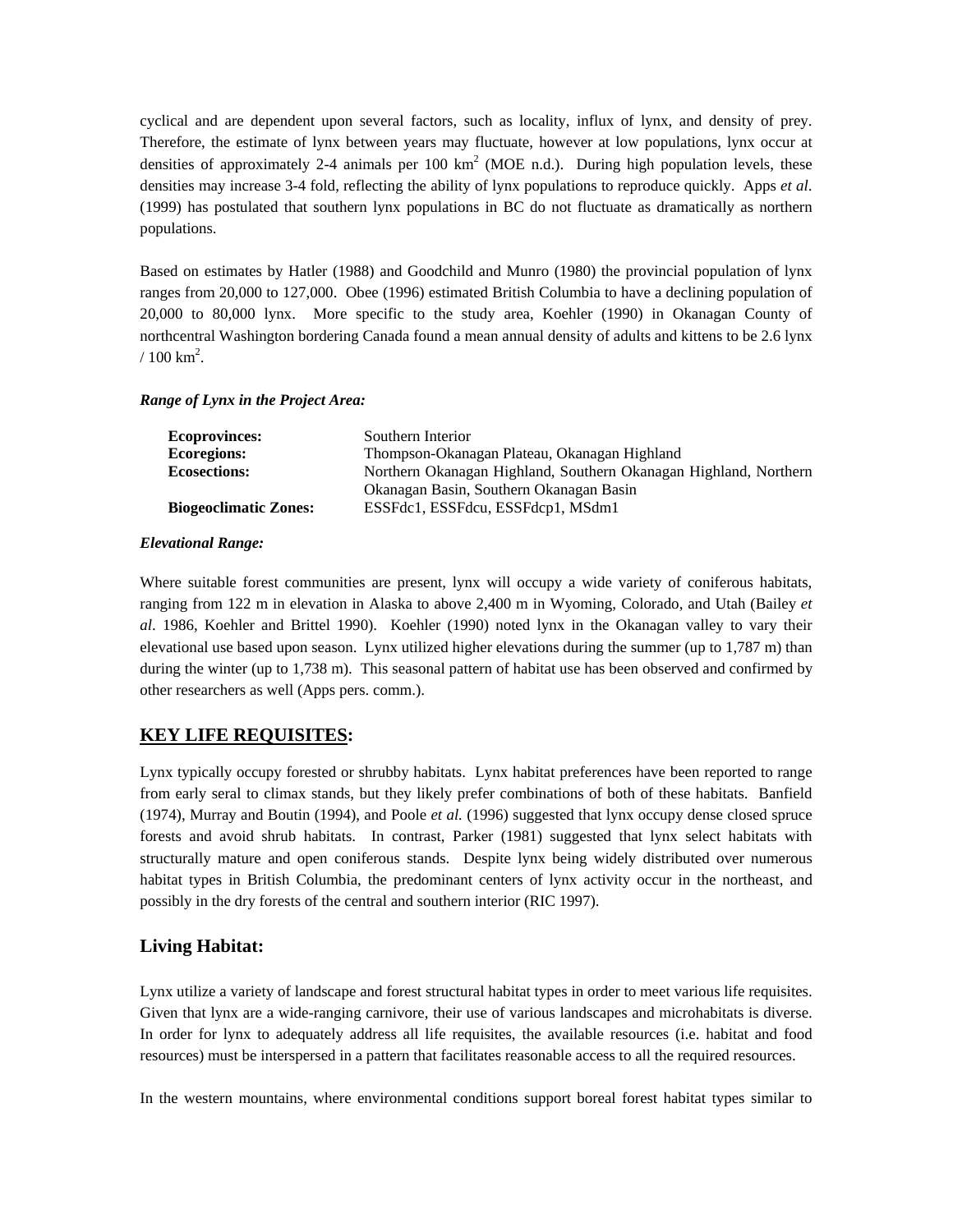those found in northern regions, lynx inhabit structurally different forest types. Koehler and Aubry (1994) believe that early structural stages are used for foraging purposes while later structural stages are utilized as reproductive/birthing habitats. Intermediate structural stages may function as movement corridors and provide connectivity between foraging and denning habitats within a landscape mosaic of forest structural stages. Apps et al. (1999) described landscape or topographic features that can be managed to sustain or enhance habitat effectiveness and connectivity for lynx as valley bottoms, or broad, forested mountain passes. Both of these types of landscapes have high potential to support resident lynx and to facilitate dispersal.

Within TFL 15, the usual landscape and vegetation features that provide early structural stage habitats dominated by dense shrubby understoreys, include cutblocks, fire burns, and some lowlands areas. These habitat types typically provide the greatest densities of prey for lynx (Litvaitis *et al.* 1985). Generally, shrubby habitats found in association with dense mature stands provide the greatest relief for lynx, who favor high contrast forest edges with abundant prey in close proximity to escape and cover. Quinn and Parker (1987) indicate that *"any irregular pattern of logging or fire in boreal forest should produce prime hare (and lynx) habitat."*

# **Feeding Habitat:**

In many areas of British Columbia, lynx occupy habitats overlapping or contiguous to abundant populations of snowshoe hare (*Lepus americanus*). Snowshoe hare are the primary prey species of lynx, and, therefore represent their most important food source (Bergerud 1971, Koehler *et al.* 1979, Parker *et al.* 1983, Todd 1985, Ward and Krebs 1985, Bailey *et al.* 1986, Quinn and Parker 1987, Poole 1994, Poole *et al.* 1996, Koehler and Aubry 1994, Murray and Boutin 1994, Apps et al. 1999). Hares not only influence where lynx may occur but also influence relative densities of lynx in an area. In short, hares constitute approximately 35-97% of a lynx diet; therefore, it is generally accepted that lynx select habitats with abundant snowshoe hare populations (Brand and Keith 1979, Koehler and Aubry 1994, Murray and Boutin 1994).

The synchronous relationship that exists between lynx and snowshoe hare (*Lepus americanus*) was first described by Elton and Nicholson (1942) and has since attracted much attention from ecologists and wildlife biologists. The basic cause of the ten-year population cycle in snowshoe hares and lynx is, first, an interaction between the snowshoe hare and its food supply and, second, an interaction between snowshoe hares and its primary predator, the lynx (Keith 1974). Since lynx depend so heavily on snowhoe hare as their primary food item, good hare habitat is generally regarded as good lynx habitat as well. Table 16 summarizes reported diet compositions of lynx from various research projects in Canada.

| Table 16: Food Habits of the Lynx<br>(summarized from Quinn and Parker 1987) |                         |                          |                  |         |                          |          |                         |
|------------------------------------------------------------------------------|-------------------------|--------------------------|------------------|---------|--------------------------|----------|-------------------------|
| % Prey Items                                                                 |                         |                          |                  |         |                          |          |                         |
| Location                                                                     | <b>Snowshoe</b><br>Hare | Mice and<br><b>Voles</b> | <b>Squirrels</b> | Grouse  | Other<br><b>Birds</b>    | Other    | <b>Source</b>           |
| Alberta                                                                      | 35-90                   | $4 - 28$                 | $9 - 12$         | $2 - 6$ | $3-6$                    | $2 - 15$ | Brand and Keith (1979)  |
| Alberta                                                                      | 69                      |                          |                  | 13      | $\overline{\phantom{a}}$ | 17       | Nellis and Keith (1968) |
| <b>Northwest Territories</b>                                                 | 60                      | 7                        |                  | 7       | 10                       | 13       | Van Zyll de Jong (1966) |
| Newfoundland                                                                 | 45                      | 21                       |                  |         | 21                       | 15       | Saunders (1963)         |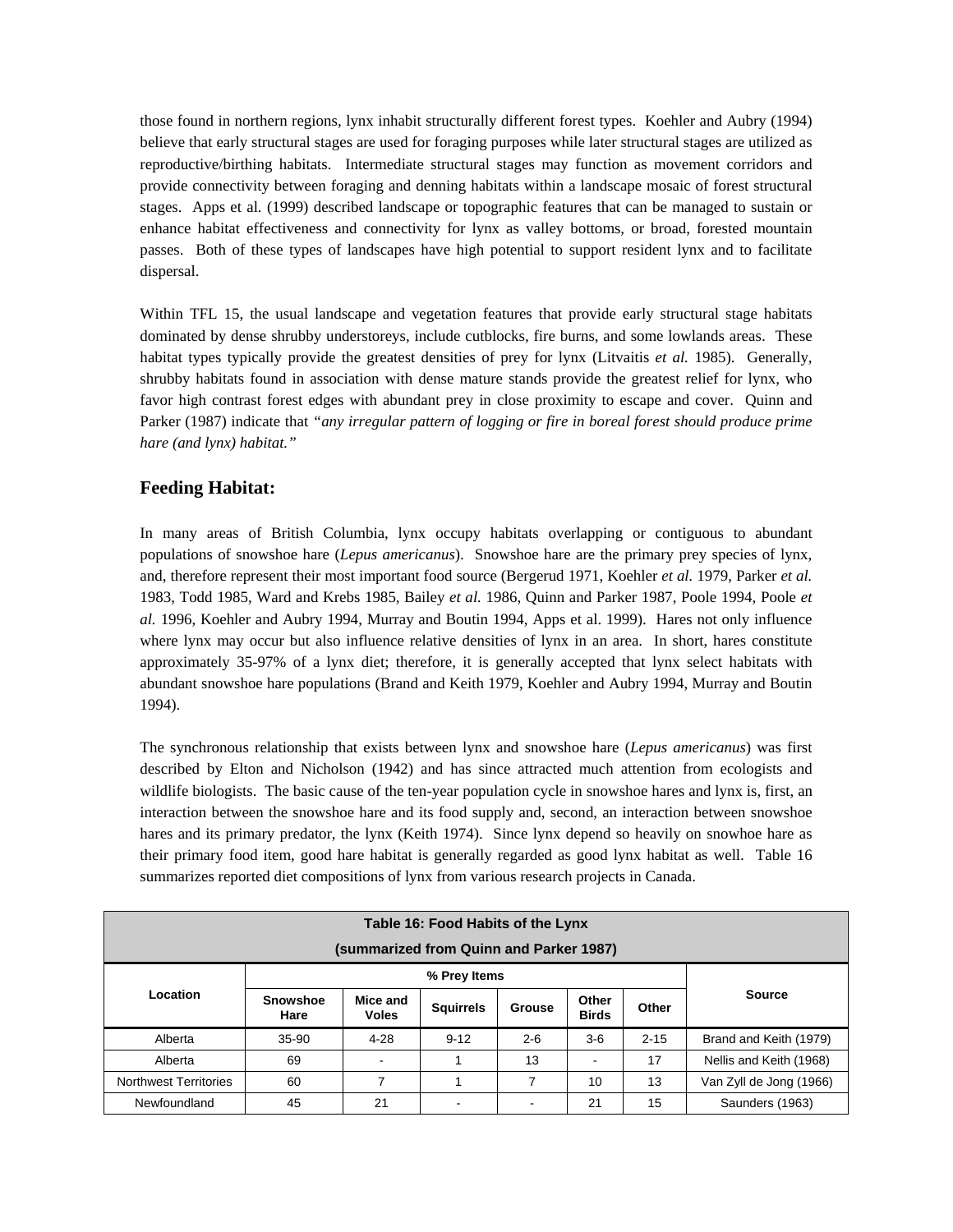| )ntario            | $\overline{z}$ |  |  | ◡ | (1973)<br>Stewart          |
|--------------------|----------------|--|--|---|----------------------------|
| Cape Breton Island | n o<br>ч<br>ວບ |  |  |   | (1983)<br>Parker<br>et al. |

Although numerous other prey species are present in lynx diets, the significant composition of snowshoe hare indicates that lynx select hare as a primary prey species. In contrast, most other prey species are either consumed as carrion or taken as alternate prey species during periods of low hare density. To maximize the potential of lynx to capture snowshow hare, lynx select for habitats frequented by this prey species. These types of foraging habitats are described as *"…diverse forests with alternate stands of swamp conifer for cover and shrubby openings for feeding."* (Quinn and Parker 1987 from a compilation of Bider 1961, Wolff 1980, Orr and Dodds 1982, Wolfe *et al.* 1982, Pietz and Tester 1983). Specifically, structural characteristics such as stand age, tree species compostion, stem density, and stem height influence the density of snowshoe hares and, therefore, the density of lynx (Koehler and Aubry 1994, Keith 1990).

Table 17 outlines some of the key prey or carrion species utilized by lynx as food resources (Saunder 1963, Quinn and Parker 1987, Brand *et al.* 1976, Poole *et al.* 1996, Stevens and Lofts 1988, Hatler 1988, Koehler 1990, Apps *et al*. 1999).

| <b>Table 17: Key Prey or Carrion Species</b><br>for Lynx |
|----------------------------------------------------------|
| Alces alces                                              |
| Bonasa umbellus                                          |
| Castor canadensis                                        |
| Colaptes auratus                                         |
| Dengragapus spp.                                         |
| Glaucomys sabrinus                                       |
| Lagopus spp.                                             |
| Lepus americanus                                         |
| Marmota caligata                                         |
| Martes americanus                                        |
| Mephitis mephitis                                        |
| Microtus spp.                                            |
| Neotoma cinerea                                          |
| <i>Odocoileus</i> spp.                                   |
| <i>Spermophilus</i> spp.                                 |
| Tamiasciurus hudsonicus                                  |
| <i>Vulpes</i> spp.                                       |
| Rangifer tarandus                                        |

Of the limited lynx diet information available for British Columbia, Wilson (1969, from Hatler 1988) documented the remains of a marmot in a lynx stomach analysis. More recently, for the Southern Interior Mountains Ecoprovince, Apps *et al.* (1999) reported lynx diet from 137 kills to comprise of snowshoe hares (52%), red squirrels (30%), northern flying squirrels (5%), grouse (*Dengragpus* spp.)(3%), martens (3%), voles (3%), a northern flicker (<1%), and unknown species (3%). One case of scavenging on mule deer (assumed vehicle collision) was noted. Apps (pers. comm.) suggested that alternate prey may be important among southern populations, where hares may occur at low densities and may be relatively patchy. Numerous other studies throughout North America echo that the greatest biomass of prey consumed throughout the year is snowshoe hare (Nellis *et al.* 1972, Brand and Keith 1979, Quinn and Parker 1987). In periods of low hare density, lynx tend to utilize alternate prey sources but despite increased use of alternate prey sources, as reported by Brand *et al.* (1976), hares still comprised 91% of biomass consumed. Koehler (1990) found that, within the Okanagan area of the United States, lynx habitat use was consistent with other studies showing that lynx use habitats where snowshoe hares are most abundant. Lynx use of lodgepole pine habitats was 4-5 times greater in 20 year old stands compared to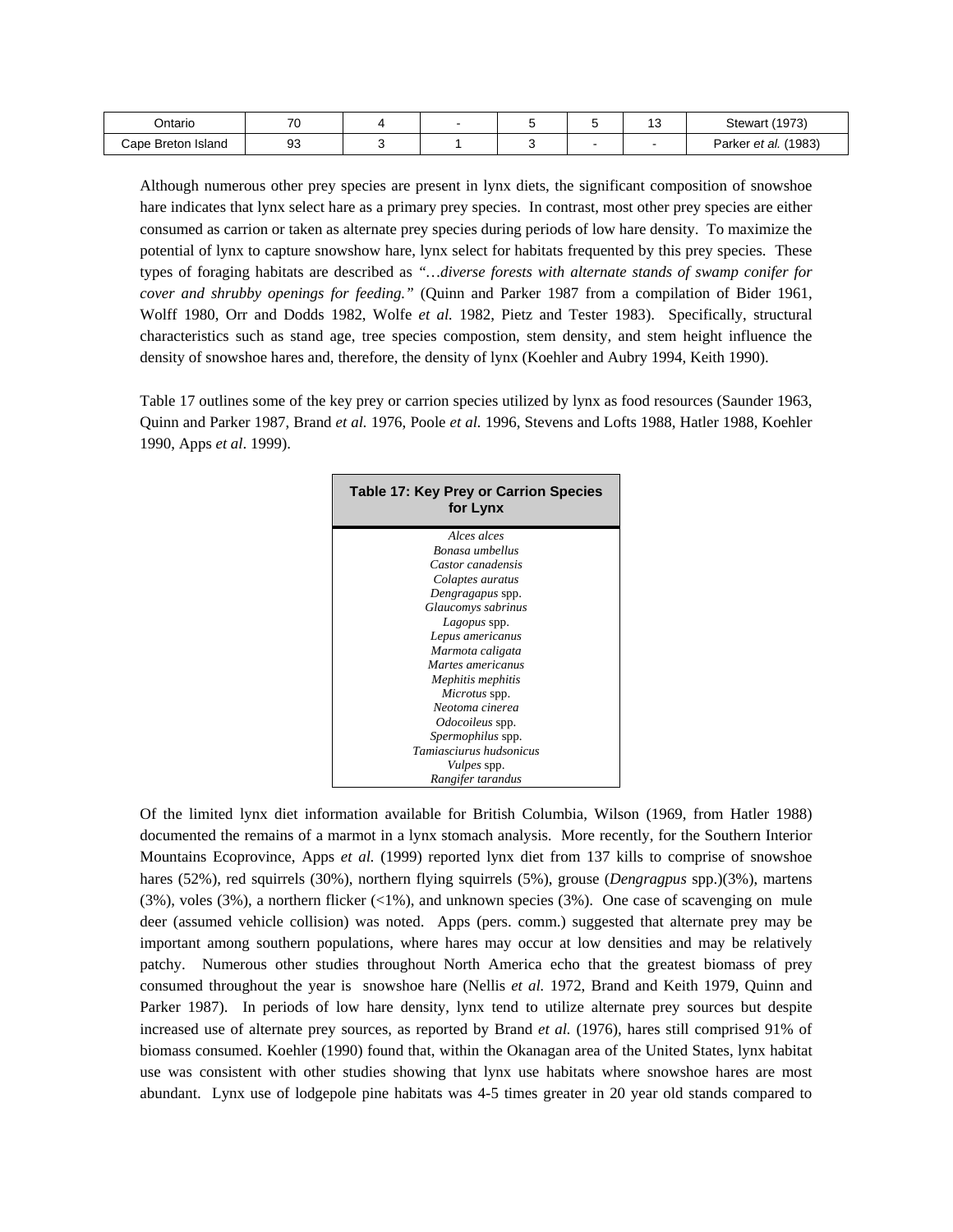older (43 or >82 year old) stands of lodgepole pine and 9 times greater than Engelmann-spruce – subalpine fir stands.

There is some evidence that snow density and crust characteristics may affect lynx access to food items, as Parker (1981) and Nellis and Keith (1968) reported reduced hunting success under soft footing conditions. Hunting success may also be affected by the degree to which hare activity is confined to well-defined trails in the snow. Thus, broad patterns of snow deposition in relation to forest cover is generally a useful, broadscaled indicator of good lynx habitat capability.

## **Security / Thermal Habitat:**

The most influential factor in determining the security or thermal value of a given habitat is its vegetational structure. Lynx utilize dense mature coniferous stands to meet both security and thermal life requisites. In addition to snowshoe hares' association with dense coniferous stands, lynx utilize late-structural and successional stages with abundant downed woody debris for security and thermal cover. Fuller and Heisey (1986) refer to coniferous stands as the habitat type that provides warmer temperatures and lighter snowpacks in winter as well as concealment from predators during the vulnerable denning and reproducing phases. MOE (n.d.) indicate that mature coniferous forests are important to lynx. These habitats provide cover for resting sites and natal dens. In addition to suitable denning sites, suitable travel cover to and from alternate denning sites, security habitats, and foraging areas increase the quality of reproducing habitat. Suitable travel cover is provided by coniferous or deciduous forest greater than 2m in height. Lynx tend to avoid openings greater than 100m wide.

## **Denning Habitat:**

RIC (1998) defined denning habitat as habitat used for sleeping or hiding in a cavity, cave, or burrow and has differentiated it from dens used for "Reproducing Habitat". Lynx have been documented to use den sites as refugia from adverse weather conditions (Koehler and Aubry 1994). Denning and resting habitats are provided by the same habitats that provide for security and thermal cover requisites. Therefore, denning habitat alone will not be rated separately for lynx in this model.

## **Reproducing Habitat:**

For reproducing purposes, lynx select den sites in dense, mature habitats that contain large woody debris, such as, blowdown, upturned stumps, and windthrows (an actual den was located within a windthrow on the edge of a clearcut in northcentral British Columbia (Hatler 1988)). In mature coniferous forests, lynx make dens in hollow trees, tangled thickets, under logs, stumps, and fallen timber (MOE n.d.). Other important features of denning sites are minimal human disturbance, proximity to foraging habitat (early structural stage stands), and stands that are at least 1 ha in size (Koehler and Brittel 1990). In the Okanagan valley, Koehler (1990) observed four denning sites characterized as mature stands with overstorys consisting of Engelmann spruce, subalpine fir, and lodgepole pine. All sites were located on northnortheast aspects with an average of 40 downfall logs/50m.

## **SEASONS OF USE:**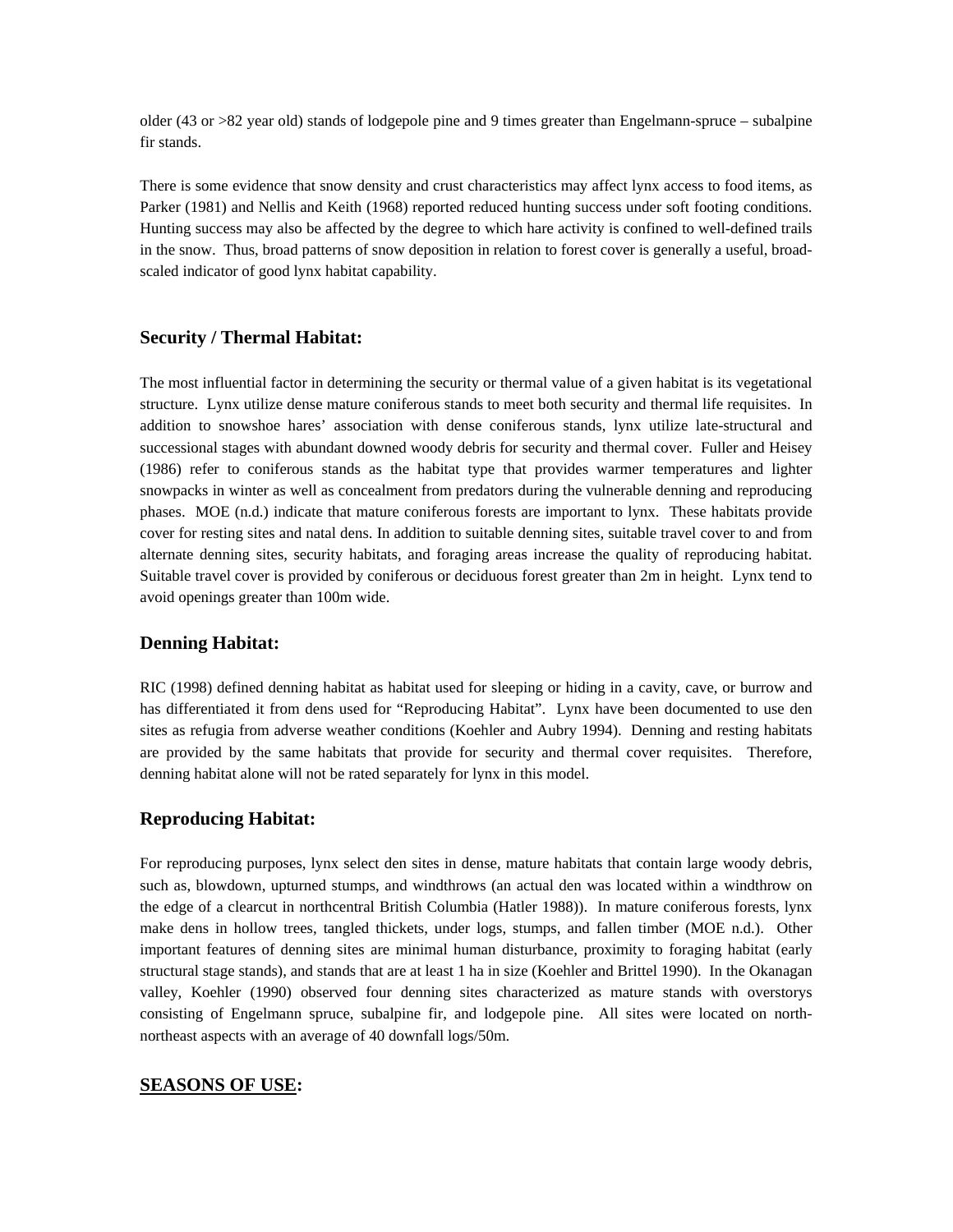Lynx habitat will be rated on the basis of two seasons of use as follows (Table 18):

The use of seasonal nomenclature (spring and all) is based on that defined by RIC (1998) for the Southern Interior ecoprovince.

# **HEIRARCHY OF LIFE REQUISITES:**

Since suitable feeding habitat for lynx is critical to the occurrence of lynx populations in an area, feeding habitats have been given the primary life requisite and will be incorporated into the hierarchy of life requisites for TFL 15 as follows:

- *1. Year-round feeding habitat*
- *2. Reproducing habitats*
- *3. Year-round security-thermal habitats*

| Table 18: Seasons of Use Rated for Lynx |             |                                                                                                                                                      |                                                      |                                  |  |
|-----------------------------------------|-------------|------------------------------------------------------------------------------------------------------------------------------------------------------|------------------------------------------------------|----------------------------------|--|
| <b>SEASON</b>                           | <b>CODE</b> | <b>DESCRIPTION (as relates to use</b><br>by lynx)                                                                                                    | <b>DURATION</b>                                      | LIFE REQUISITE THAT MUST BE MET  |  |
| All                                     | A           | With the exception of reproducing<br>habitat, the remainder of lynx life<br>requisites demand similar habitat<br>types throughout their annual cycle | November<br>December<br>January<br>February<br>March | Feeding / Security / Reproducing |  |
| Spring                                  | P           | Gestation and birthing period                                                                                                                        | April<br>May                                         | Reproducing / Food / Security    |  |
| All                                     | A           | With the exception of reproducing<br>habitat, the remainder of lynx life<br>requisites demand similar habitat<br>types throughout their annual cycle | June<br>July<br>August<br>September<br>October       | Feeding / Security / Reproducing |  |

# **QUANTIFIABLE ECOSYSTEM ATTRIBUTES:**

Table 19 below describes how each life requisite for lynx can be quantified in terms of specific ecosystem attributes, such as site series, canopy closure, *etc*. Table 19 below is a summary of these ecosystem attributes and life requisites.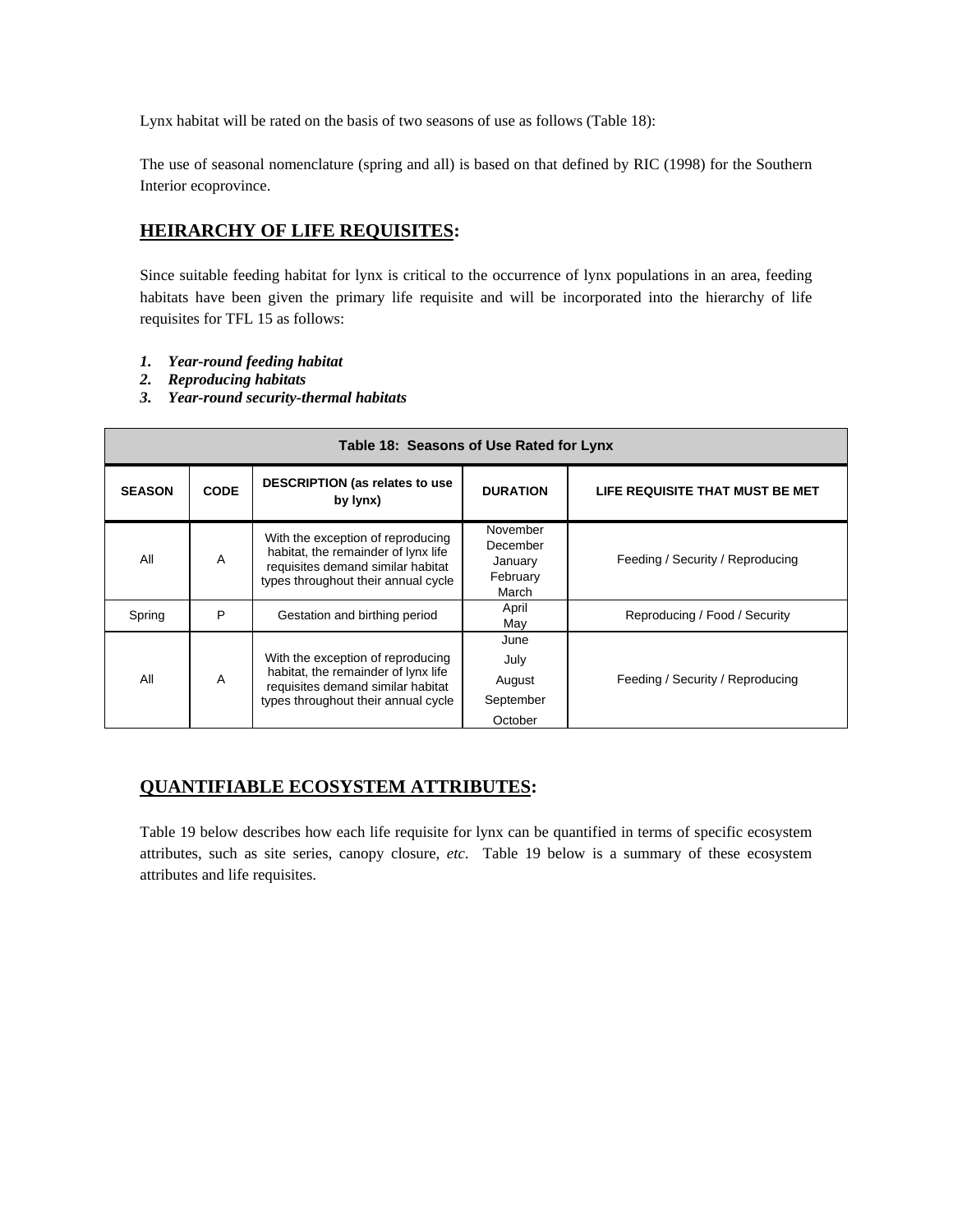| Table 19: Quantifiable Ecosystem Attributes for Lynx Habitats |                                  |                    |                                                                                                                                                                                                                                                                                                                                                                                                                                                                                                                                                                                                                                                                                           |  |  |
|---------------------------------------------------------------|----------------------------------|--------------------|-------------------------------------------------------------------------------------------------------------------------------------------------------------------------------------------------------------------------------------------------------------------------------------------------------------------------------------------------------------------------------------------------------------------------------------------------------------------------------------------------------------------------------------------------------------------------------------------------------------------------------------------------------------------------------------------|--|--|
| Season                                                        | <b>Primary Life</b><br>Requisite | <b>Rating Code</b> | <b>Quantifiable Ecosystem Attribute</b>                                                                                                                                                                                                                                                                                                                                                                                                                                                                                                                                                                                                                                                   |  |  |
| Winter                                                        | Feeding                          | <b>FDW</b>         | Stand age: early successional and structural stage stands provide the<br>primary feeding habitats;<br>Tree species composition: provision of conifer stands with abundant<br>densities of snowshoe hare;<br>Stem diameter: stands with tree and shrub stem DBH (generally<br><8cm)(Litvaitis et al. 1985)(Wolff 1980);<br>Stem density: stand with 4,690 to 13,440 stem/acre provide;<br>Cutblocks that have reached 20 to 25 years of age provide optimum forage<br>conditions for snowshoe hare:<br>Stem height: because snow depths exceed 1m in boreal forests, the height<br>of stems is an important aspect in determining winter forage quantity for<br>hares, and therefore lynx. |  |  |
|                                                               | Security -<br>Thermal            | <b>STW</b>         | Stand age: late successional and structural stage stands provide the<br>$\bullet$<br>primary cover habitats;<br>Tree species composition: provision of dense, mature coniferous stands;<br>Suitable cover consists of structural stage forests greater than 2m in height;<br>Coarse woody debris: high density (>1/m) of downed trees supported 0.3 to<br>0.2 m above the ground (Koehler 1990);<br>Tree density should be greater than 180stems/acre;<br>Cutblocks or opening should be designed less than 100m across.                                                                                                                                                                  |  |  |
|                                                               | Feeding                          | <b>FDG</b>         | Same as above winter food ecosystem attribute description;                                                                                                                                                                                                                                                                                                                                                                                                                                                                                                                                                                                                                                |  |  |
| Growing                                                       |                                  | <b>STG</b>         | Same as above winter security - thermal ecosystem attribute description.                                                                                                                                                                                                                                                                                                                                                                                                                                                                                                                                                                                                                  |  |  |
|                                                               | Security -<br>Thermal            | <b>RB</b>          | Tree species composition: provision of dense, mature coniferous stands;<br>Mature forests stands of lodgepole pine, spruce, and subalpine-fir older<br>$\bullet$<br>than 200 years;<br>Coarse woody debris: high density (>1/m) of downed trees supported 0.3 to<br>1.2 m above the ground (Koehler 1990);<br>Area of reproducing habitat: small sized parcels (1-2 ha) of late-<br>successional forest connected by corridors of cover to permit females to<br>move kittens to alternate den sites (Koehler and Aubry 1994).                                                                                                                                                             |  |  |

# **MODEL ASSUMPTIONS:**

- 1. Lynx typically occur in areas where low topographic relief creates continuous forest communities of varying stand ages, thus providing denning habitat, kitten rearing habitat, and foraging habitat in close proximity.
- 2. Lynx have a high degree of reliance on a single prey species the snowshoe hare. Therefore, good snowshoe hare habitat is good lynx habitat.
- 3. Generally, early successional conifer and conifer-dominated mixedwood forests provide the best snowshoe hare habitat.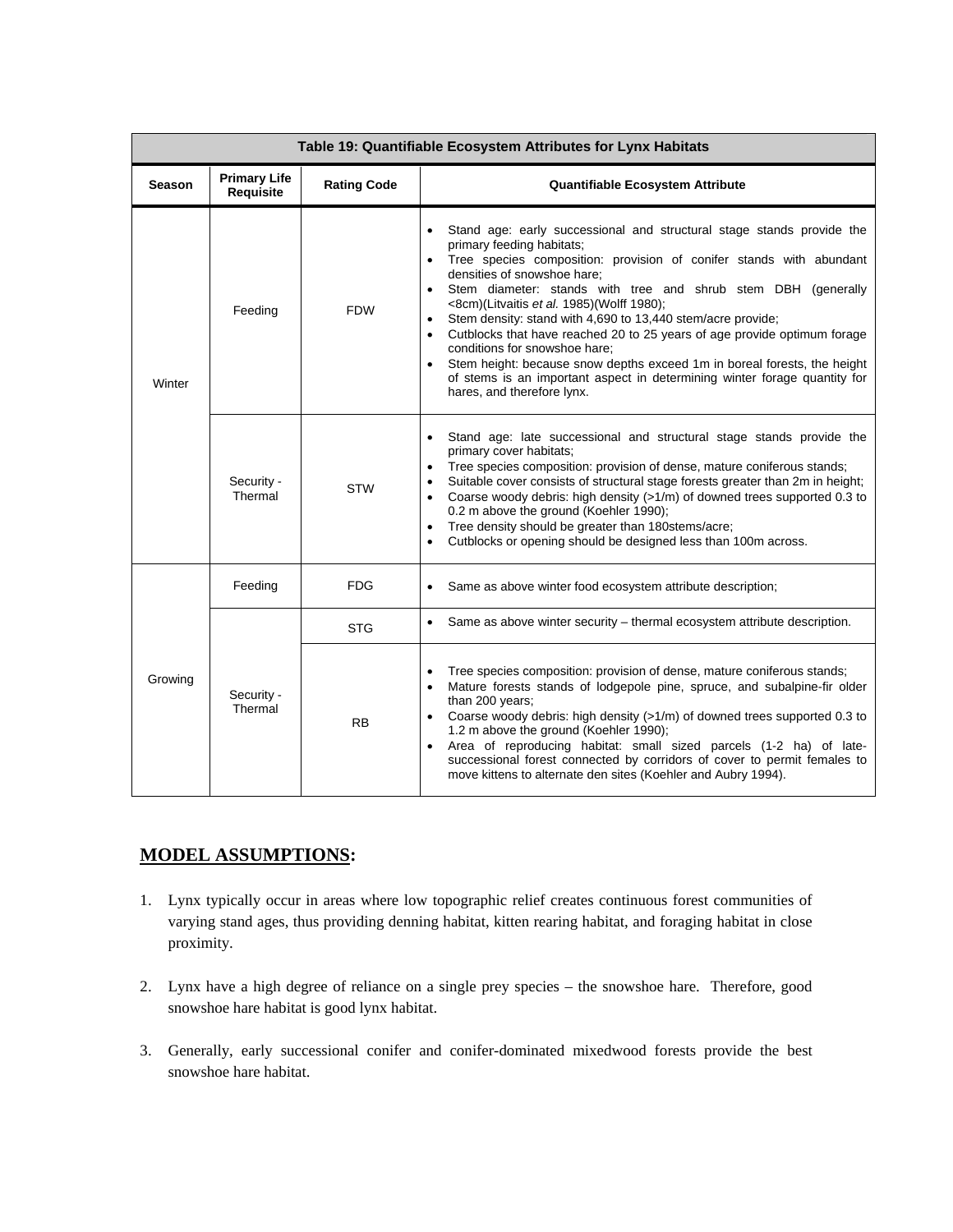- 4. Hare abundance decreases in sparsely stocked stands such as black spruce bogs. Dense stands of deciduous forests are not used extensively by hares in the winter due to the lack of thermal cover. Therefore, lynx use of these habitat types is also lowered.
- 5. Late successional conifer forests provide security and thermal cover for maternal denning sites and cover for kittens.
- 6. Conifer-dominated mixedwood forests on fluvial sites that are maintained in early seral conditions by flood pulses will be rated higher than upland sites of similar compositions.
- 7. Stands of at least 1 ha in size are required to provide the juxtaposition of habitats for all life requisites. Forest stands <1 ha in size may provide one of either foraging or cover habitat and will be used sparingly if they are not connected to one another. Such isolated habitat units will be rated lower than similar connected units.
- 8. Roads tend to reduce habitat effectiveness for lynx.
- 9. Lynx tend to avoid openings greater than 100m wide (Koehler and Aubry 1994).
- 10. Site modifiers that influence habitat suitability ratings for lynx and generally require an upgrade in ratings include "a" (active floodplain – all seasons); while downgrades in habitat suitability ratings are usually experienced by sites with a "z" (very steep, greater than 100 % slope – all seasons).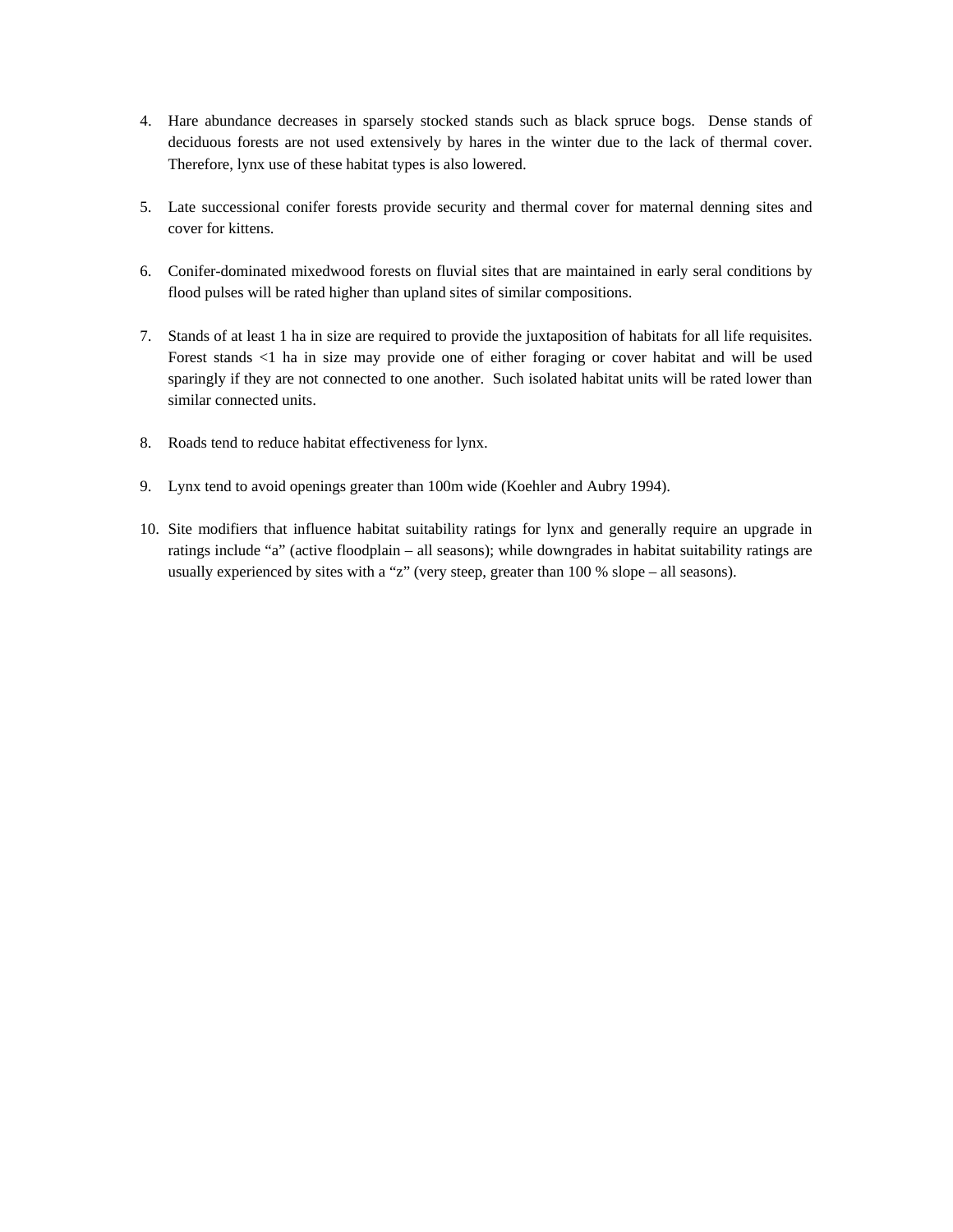LYNX HABITAT SUITABILITY RATINGS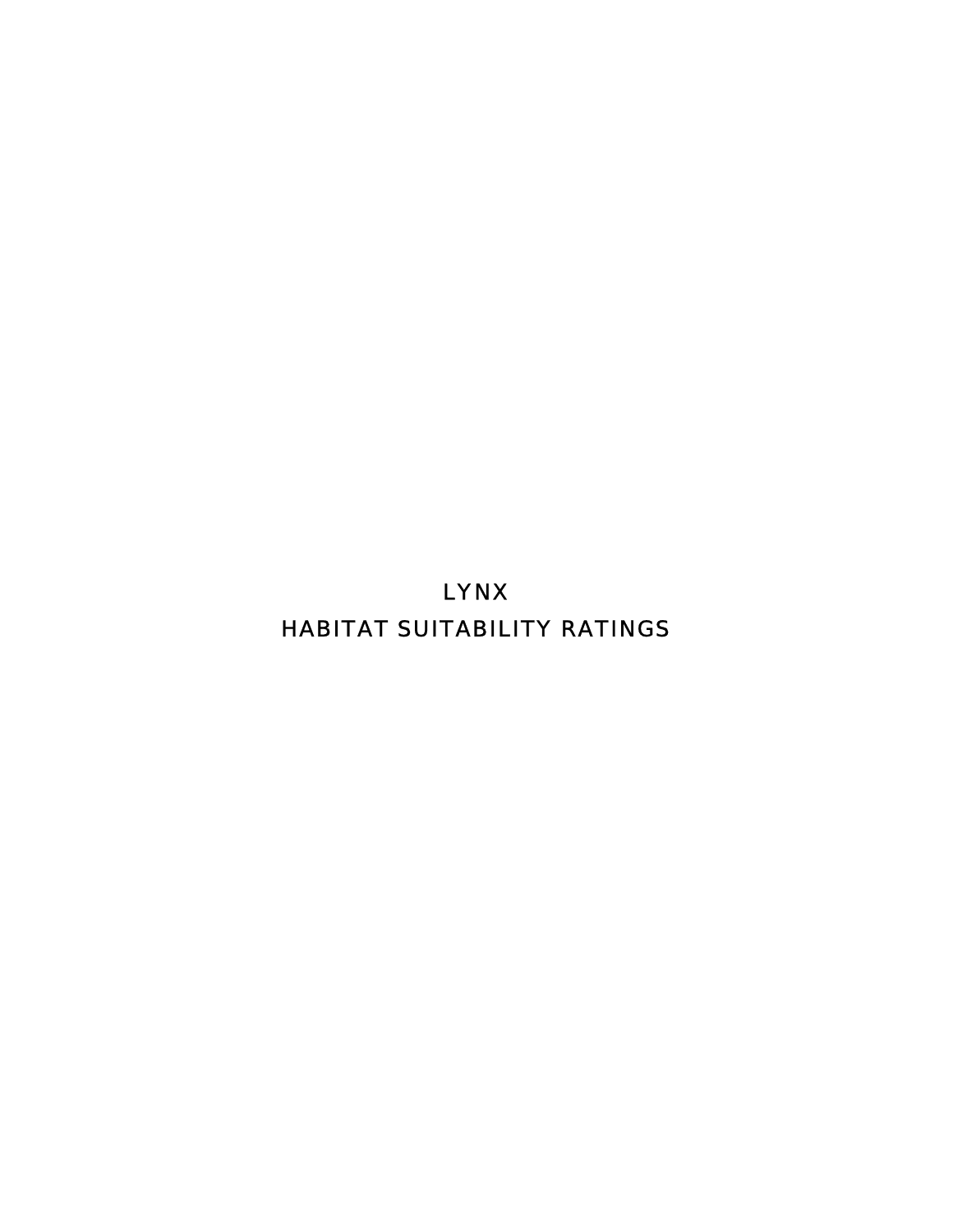# **RATED LIFE REQUISITES:**

The lynx life requisites that have been selected for the final ratings include:

- FDA (Feeding / All Seasons)
- STA (Security-Thermal / All Seasons, includes ST for reproduction)

# **HABITAT SUITABILITY RATINGS SCHEME:**

Habitats have been rated for lynx using a 4-class rating scheme, acknowledging the species' moderate to high mobility and researchers' intermediate knowledge level about its habitat requirements (Table 20).

| Table 20: Habitat Suitability Rating Scheme for Lynx                               |          |            |  |  |  |
|------------------------------------------------------------------------------------|----------|------------|--|--|--|
| <b>Suitability Limits (%)</b><br><b>Suitability Rating</b><br>Level of Use by Lynx |          |            |  |  |  |
|                                                                                    | High     | $76 - 100$ |  |  |  |
| м                                                                                  | Moderate | $26 - 75$  |  |  |  |
|                                                                                    | Low      | $1 - 25$   |  |  |  |
|                                                                                    | Nil      |            |  |  |  |

# **PROVINCIAL BENCHMARKS:**

A provincial benchmark habitat has not been identified by MELP for lynx. However, Apps et al. (1999) has indicated that lynx in the Southern Interior Mountains Ecoprovince exist at low densities, have low productivity, and are patchy in distribution, relative to lynx populations in the northern parts of their range.

# **PERSONAL COMMUNICATIONS:**

Apps, Clayton, RPBio. Aspen Wildlife Research. Calgary, AB.

## **REFERENCES:**

- **Apps, C.D., A. Dibb, and A.J. Fontana. 1999.** Lynx ecology in the southern Canadian Rocky Mountains: preliminary results and conservation implications. In: Biology and management of species and habitats at risk. Conference Proceedings. Ministry of Environment, Lands and Parks. In Press.
- **Bailey, T.N., E.E. Bangs, and M.F. Portner. 1986.** An apparent overexploited lynx population on the Kenai Peninsula, Alaska. Journal of Wildlife Management. 50:279-290.
- **Banfield, A.W.F. 1974.** The mammals of Canada. National Museum of Natural Sciences. 438 pp.
- **Belcher, J.M. and K. Cottingham. 1996.** Lynx habitat management plan: For DNR managed lands November 14, 1996. Washington State Department of Natural Resources. Washington, WA. 168 pp. + app.
- **Bergerud, A. 1971.** The population dynamics of Newfoundland caribou. Wildlife Monographs. 25:1-55.

**Bider, J.R. 1961.** An ecological study of the hare Lepus americanus. Can. J. Zool. 39:81-103.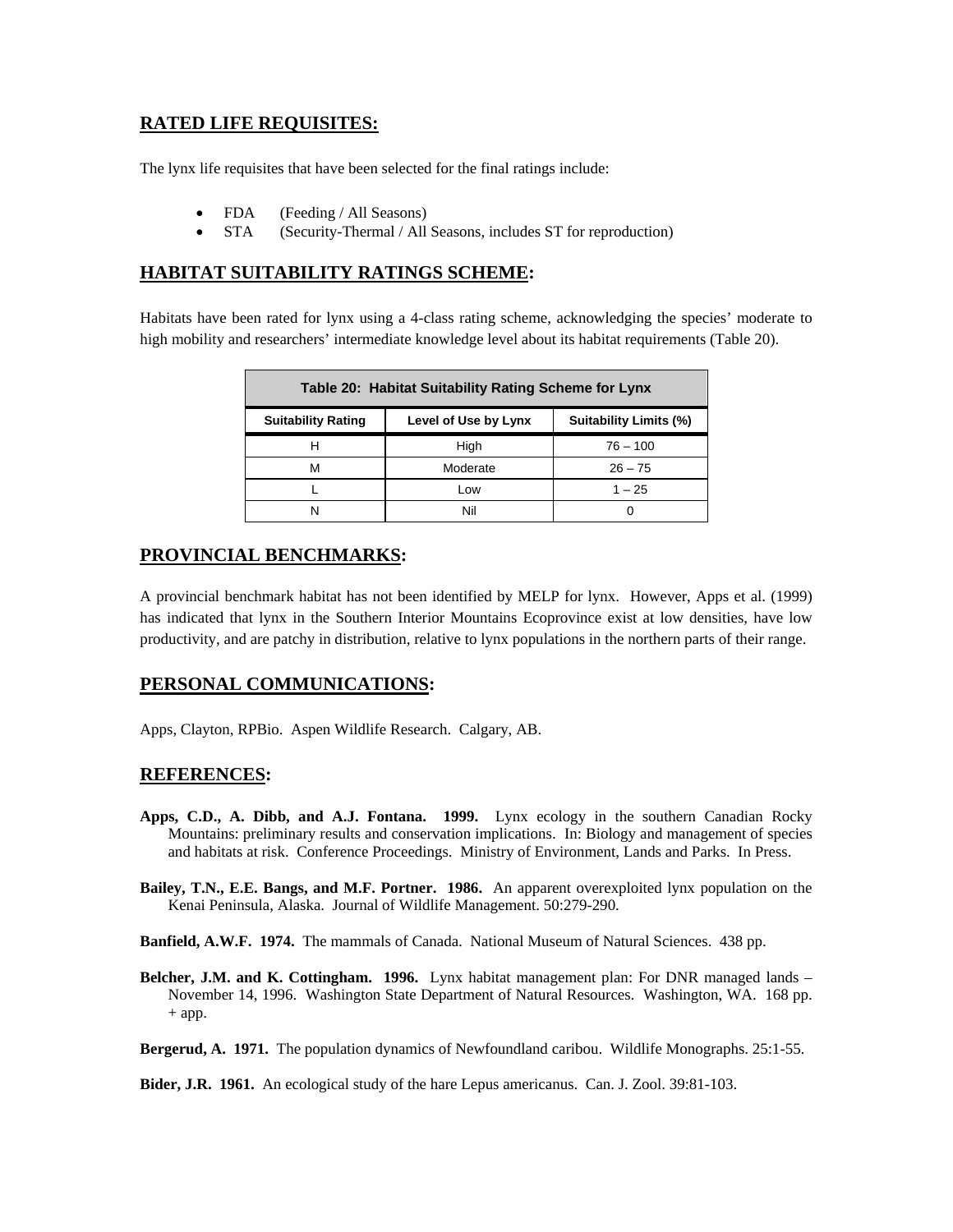- **Brand, C.J. and L.B. Keith. 1979.** Lynx demography during a snowshow hare decline in Alberta. Journal of Wildlife Management. 43: 827-849.
- **Brand, C.J., L.B. Keith, and C.A. Fischer. 1976.** Lynx responses to changing snowshoe hare densities in central Alberta. Journal of Wildlife Management. 40:416-428.
- **CDC (Conservation Data Centre). 1999.** BC Conservation Data Centre: Rare Vertebrate Animal Tracking List. BC Ministry of Environment, Lands and Parks, Victoria, BC. http: www.env.gov.bc.ca/wld/cdc/listdef.htm
- **Chitty, H. 1950.** The snowshoe rabbit enquiry, 1946-48. Journal of Animal Ecology. 19:15-20.
- **COSEWIC (Committee on the Status of Endangered Wildlife in Canada). 1998.** Canadian species at risk, April 1996. Committee on the Status of Endangered Wildlife in Canada. Ottawa, ON. 21 pp.
- **Dolbeer, R.A. and W.R. Clark. 1975.** Population ecology of snowshoe hares in the central Rocky Mountains. Journal of Wildlife Management. 39:535-549.
- **Elton, C. and M. Nicholson. 1942.** The ten-year cycle in numbers of lynx in Canada. Journal of Animal Ecology. 11:215-244.
- **Fuller, T.K. and D.M. Heisey. 1986.** Density-related changes in winter distribution of snowshoe hares in northcentral Minnesota. Journal of Wildife Management: 50:261-264.
- **Goodchild, S.R. and W.T. Munro. 1980.** Preliminary lynx and bobcat management plan for British Columbia. Fish and Wildlife Branch, Ministry of Environment, Lands and Parks. Victoria, BC. 16 pp.
- **Hatler, D.F. 1988.** A lynx management strategy for British Columbia. Prepared for British Columbia Ministry of Environment, Lands and Parks. Wildlife Bulletin No. B-61. Wildlife Working Report No. WR-34. Victoria, BC. 115 pp.
- **Keith, L.B. 1974.** Some features of population dynamics in mammals. Proc. Internat. Congr. Biol. 11:17- 58.
- **Keith, L.B. 1990.** Dynamics of snowshoe hare populations. *In*: Genoways, H.H. (ed.). 1990. Current mammalogy. Plenum Press, New York. 119-195 pp.
- **Koehler, G.M. 1990.** Snowshoe hare, *Lepus americanus*, use of forest successional stages and population changes during 1985-1989 in north-central Washington. Canadian Field-Naturalist. 105:291-293.
- **Koehler, G.M. and K.B. Aubry. 1994**. Lynx. Pages 74-98 *in*: Ruggiero, L.F., K.B. Aubry, S.W. Buskirk, L.J. Lyon, and W.J. Zielinski (eds.). *The scientific basis for conserving forest carnivores: American Marten, Fisher, Lynx, and Wolverine in the western United States.* USDA Forest Service. General Technical Report RM-254. Fort Collins, CO
- **Koehler, G.M. and J.D. Brittell. 1990.** Managing spruce-fir habitat for lynx and snowshoe hares. Journal of Forestry. 88:10-14.
- **Koehler, G.M., M.G. Hornocker, and H.S. Hask. 1979.** Lynx movements and habitat use in Montana. Canadian Field-Naturalist. 93:441-442.
- **Litvaitis, J.A., D.J. Harrison, and J.A. Bissonette. 1985.** Influence of understorey characteristics on snowshoe hare habitat use and density. Journal of Wildlife Management. 49:866-873.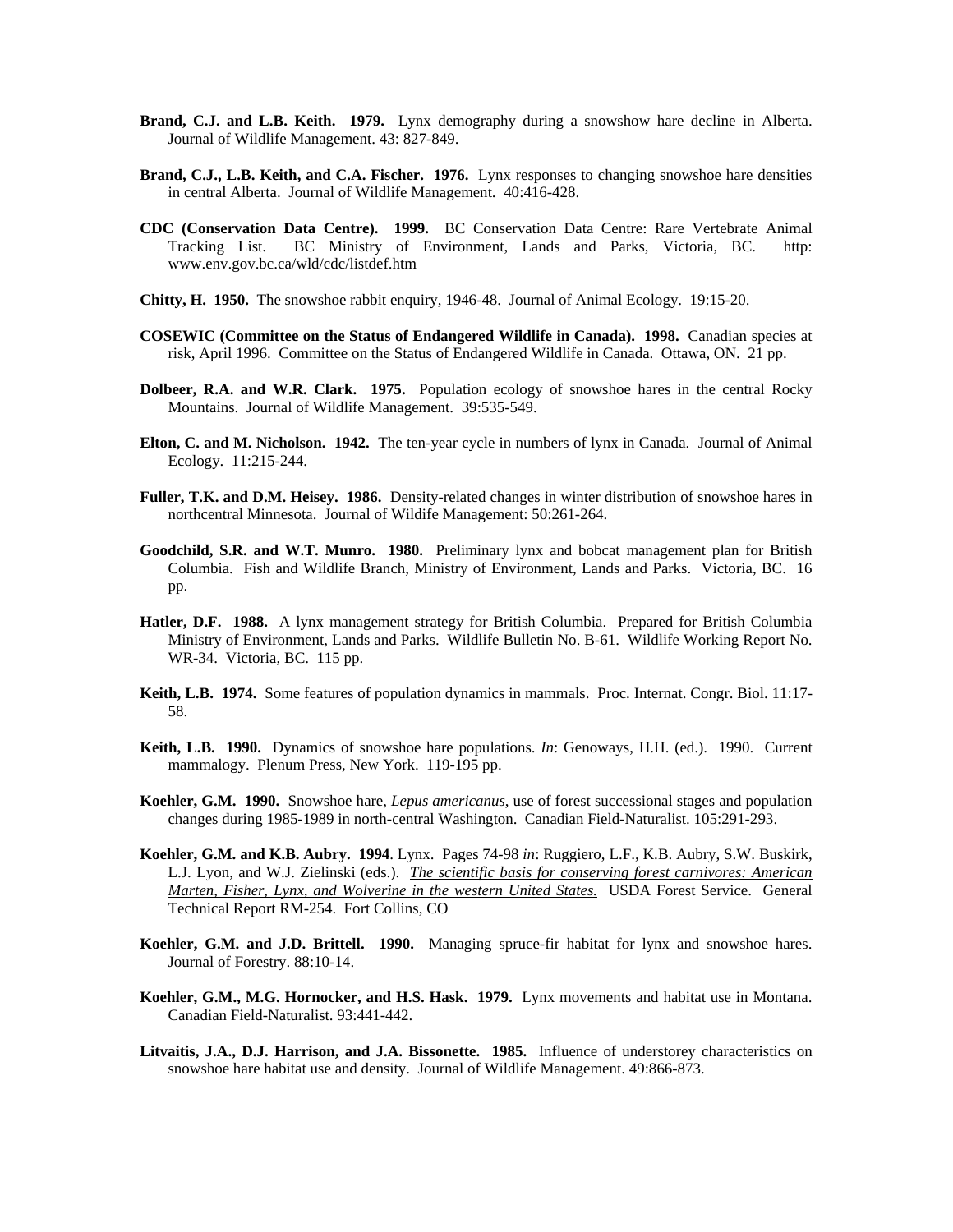- **McCord, C.M. and J.E. Cardoza. 1982.** Bobcat and lynx. Pages 728-766 in: Chapman, J.A., Feldhamer, J.E. (eds.). Wild mammals of North America. Johns Hopkins University Press. Baltimore, MD.
- **MOE (Minstry of Environment). n.d.** Lynx. Ministry of Environment; Wildlife Branch. 6 pp.
- **Murray, D.L. and S. Boutin. 1994.** The influence of snow on lynx and coyote movements: does morphology affect behavior?. Oecologia. 88:463-469.
- **Nellis, C.H. and L.B. Keith. 1968.** Hunting activities and success of lynx in Alberta. Journal of Wildlife Management. 36:718-722.
- **Nellis, C.H., S.P. Wetmore, and L.B. Keith. 1972.** Hunting activities and success of lynxes in Alberta. Journal of Wildlife Management. 32:320-329.
- **Obee, B. 1996.** Lynx. Pages 38-51 in: Wildcats. Beautiful British Columbia Magazine. Special Editions 1995 Number 2.
- **Orr, C.D. and D.G. Dodds. 1982.** Snowshoe hare habitat preferences in Nova Scotia spruce-fir forests. Wildl. Soc. Bull. 10:147-150.
- **Parker, G.R. 1981.** Winter habitat use and hunting activities of lynx (*Lynx canadensis*) on Cape Breton Island, Nova Scotia. *In:* Chapman, J.A. and D. Pursley (eds.). 1981. *Proceedings of the Worldwide Furbearer Conference*. Frostburg, Md. 241-248 pp.
- **Parker, G.R., J.W. Maxwell, and L.D. Morton. 1983.** The ecology of the lynx (*Lynx canadensis*) on Cape Breton Island. Canadian Journal of Zoology. 61:770-786.
- **Pietz, P.J. and J.R. Tester. 1983.** Habitat selection by snowshoe hares in north central Minnesota. Journal of Wildlife Management. 47:686-696.
- **Poole, K.G. 1994.** Characteristics of an unharvested lynx population during a snowshoe hare decline. J. Wild. Manage. 58:608-618.
- **Poole, K.G., L.A. Wakelyn, and P.N. Nicklen. 1996.** Habitat selection by lynx in the Northwest Territories. Can. J. Zool. 74:845-850.
- **Quinn, N.W.S. and G. Parker. 1987.** Lynx. *In* Novak, N., J. Baker, and M. Obbard (comps,eds.). 1987. *Wild furbearer management and conservation in North America*. Toronto, Ontario: Ministry of Natural Resources. 683-694 pp.
- **RIC (Resources Inventory Committee). 1997.** Medium-sized terrestrial carnivores coyote, red fox, lynx, bobcat, fisher, and badger (Version 1.1). British Columbia Resources Inventory Committee. Victoria, BC.
- **RIC. 1998.** British Columbia wildlife habitat rating standards. Draft April 1998. BC Ministry of Environment, Lands and Parks, Victoria, BC. 108 pp.
- **Saunders, J.K. 1963.** Food habits of lynx in Newfoundland. Journal of Wildlife Management. 27:384- 390.
- **Sievert, P.R. and L.B. Keith. 1985.** Survival of snowshoe hares at a geographic range boundary. Journal of Wildlife Management. 49:854-866.
- **Stevens, V. 1995.** Wildlife diversity in British Columbia: Distribution and habitat use of amphibians, reptiles, birds, and mammals in biogeoclimatic zones. Province of British Columbia, Ministry of